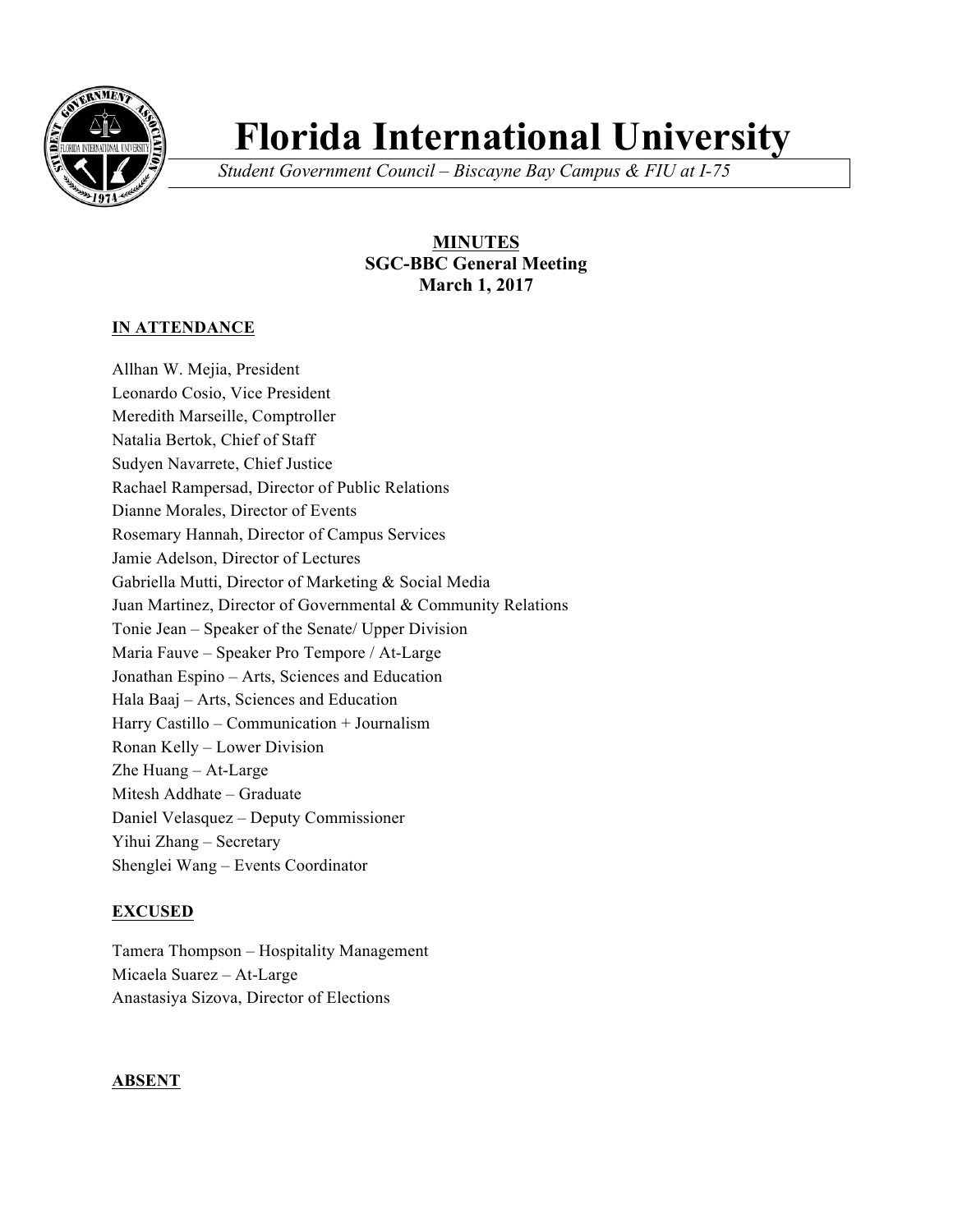Junxia Wang, Director of International Student Services Shawn Robinson – Upper Division

## **GUEST**

Larissa Adames – Assistant Director of Campus Life/SGA Advisor Gerald Johnson – Graduate Assistant Kerrie Montgomery, Director of Campus Life-BBC

# **CALL TO ORDER**

The Student Government Association (BBC) held a meeting on Date – Locale **( Room 221)** The meeting was called to order at **3:35**, approximately, by President **Allhan W. Mejia** who presided over the meeting in its entirety.

#### **PRESIDENT'S REPORT**

- President, Mejia, acknowledged the fact that all council members wore the appropriate attire for the meeting
- President, Mejia, said that SGA is currently in budget season. The last BBC Specific Deliberations will be held on Friday, March 3, 2017. The last U-WIDE Budget Deliberation will be held on Wednesday, March 9, 2017.
- President, Mejia, said that any council members are welcome to come to the deliberation for it would be a great way to see how the money is allocated to different organizations funded by SGA.
- President, Mejia, said that Vice President, Cosio, is currently working on a way to apply a shuttle bus fee discount for students who take the shuttle for a certain amount of days throughout the week.
- President, Mejia, said that every E-BOARD Council Member is working on a specific project, which they will present in their reports.
- President, Mejia, said that the project he is overseeing is the Mangrove Wall, which should be incorporated after Day on the Bay. The wall will not be on campus however, they will be growing mangroves and they will be displayed . This project is waiting for approval.

#### **VICE PRESIDENT'S REPORT**

- Vice President, Cosio, said that he is planning on meeting with Parking and Transportation to see if a bus shuttle fee discount can be provided for students who take the shuttle a certain amount of times per week. If any council members have any suggestions regarding that they are welcome to speak to the president or vice president.
- Vice President, Cosio, thanked all SGA Members for participating in the Snapchat Event held and stated that FIU social media is open to SGA taking over the FIU snapchat again; this will help bring awareness of SGA to students
- Vice President, Cosio, said that his E-Board project will be focusing on revamping the WUC second and third floor study rooms. He is planning on replacing the current furniture with new smart tables by this semester.
- Vice President, Cosio, along with the Speaker Pro-Tempore and the advisor Adames, is working on improving the FIU SGA website. This decision was made due to the issues they have encountered regarding students completing the wrong files and difficulties navigating the website as a whole. The website is set to be updated by this semester as well.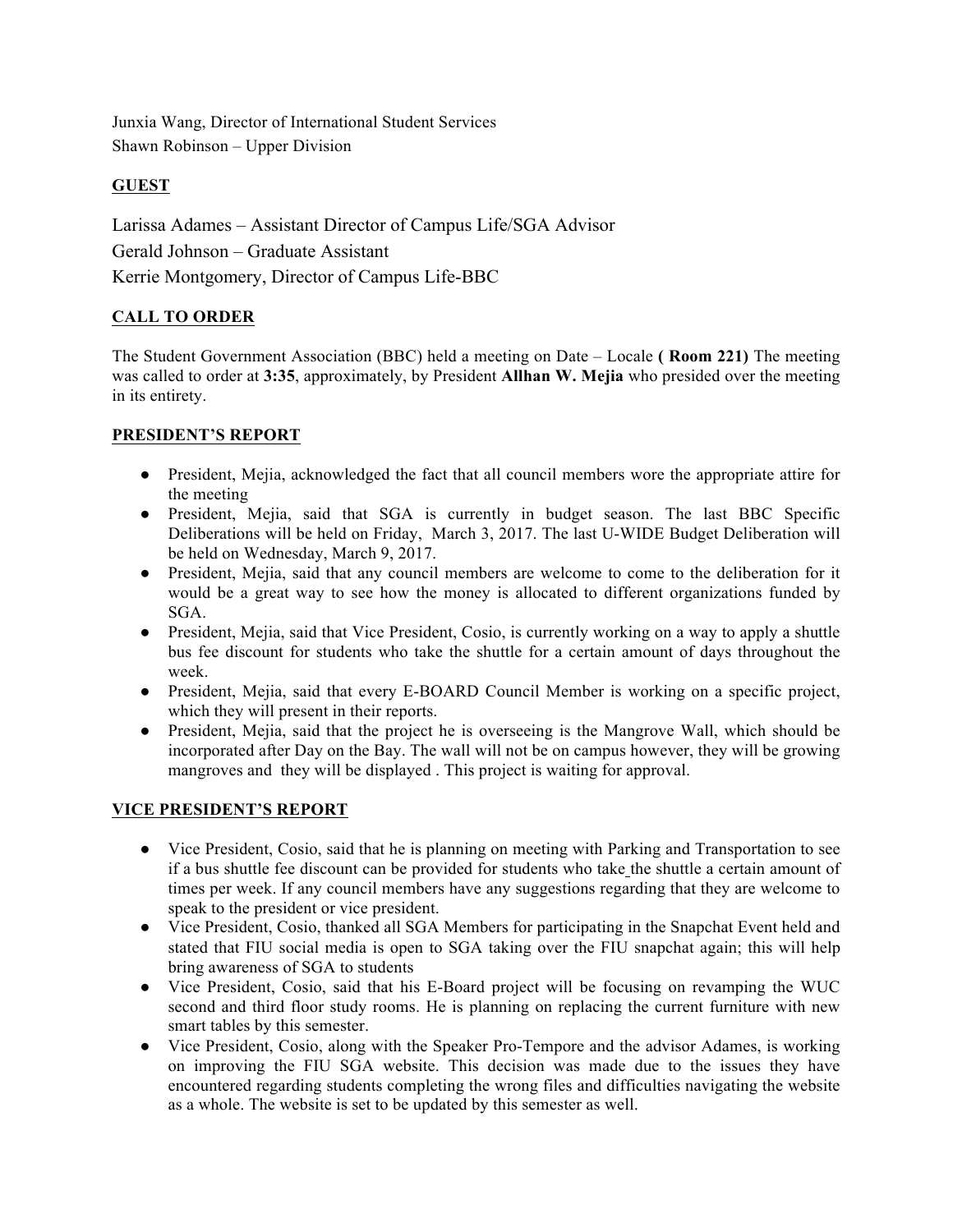#### **COMPTROLLER'S REPORT**

- Comptroller, Marseille, notified the council of the approval of the emoluments by the Senate.
- Comptroller, Marseille, said that the Vice President of Student Affairs has approved the changes that will be made to the website.
- Comptroller, Marseille, said that the finance committee chair, Micaela, and her have been working on improving the file for funds request forms for both Graduate students and the general form as well. Once done the forms will have to be approved by the finance committee within the Senate.
- Comptroller, Marseille, along will Chief of Staff, Bertok, she has been working on the Zen Garden. They plan on placing a chalkboard wall in that area so that students can leave positive messages and revamping that area.
- Comptroller, Marseille, reminded the council that the last meeting for the BBC Budget deliberation is this friday, March 3, 2017, from 10:00 am to 2:00 pm. All council members are welcomed to attend the meeting as well, if available.

## **CHIEF OF STAFF REPORT**

- Chief of Staff, Bertok, confirmed that she is working alongside Comptroller, Marseille, to create the Zen Garden. Which is meant to be a relaxing meditation space on campus open to all students. A reason why students don't utilize that area is due to the lack of shade; in order to compensate for that there will be new creative furniture added to provide shade and make the space more comfortable for students.
- Chief of Staff, Bertok, said that Director of Governmental & Community Relations, Martinez, held a great event last week; during which mayors and representatives of different cities discussed the projects they have planned for their respective cities and answered questions from the audience. Some Council members were able to make an appearance to that event as well.
- Chief of Staff, Bertok, said that Director of Lectures, Adelson, has been planning the next Lecture Series which will be held on March 7, 2017. Michelle Bernstein is the speaker. All council members are encouraged to demonstrate their support by attending the lecture if they are available.

#### **SENATE SPEAKER REPORT**.

- Speaker, Jean, along with Vice President, Cosio, and Speaker Pro-Tempore, Fauve, said the senate has been working on Advising Week.
- Speaker, Jean, said that as of now they plan on having a day where students can meet with the advisor of the respective department. Each day will be dedicated to Departments represented at the FIU Biscayne Bay Campus, the last will be dedicated to students who are part of departments that are not represented on the Biscayne Bay Campus but that either live here or take at least some of their classes here.

President, Mejia, explained that it is the first time SGA has done this event, Advising Week. It is meant to replace the former event, Meet Your Dean, in which students would be able to meet the Dean of their respective Departments. However, since there is only one Dean on this Campus it would not be effective to still hold that event. Advising Week will allow SGA to help students go through the process of obtaining their classes for the Summer and Fall semester more smoothly.

President, Mejia, urged the Council to attend and help this event if they are present on that day.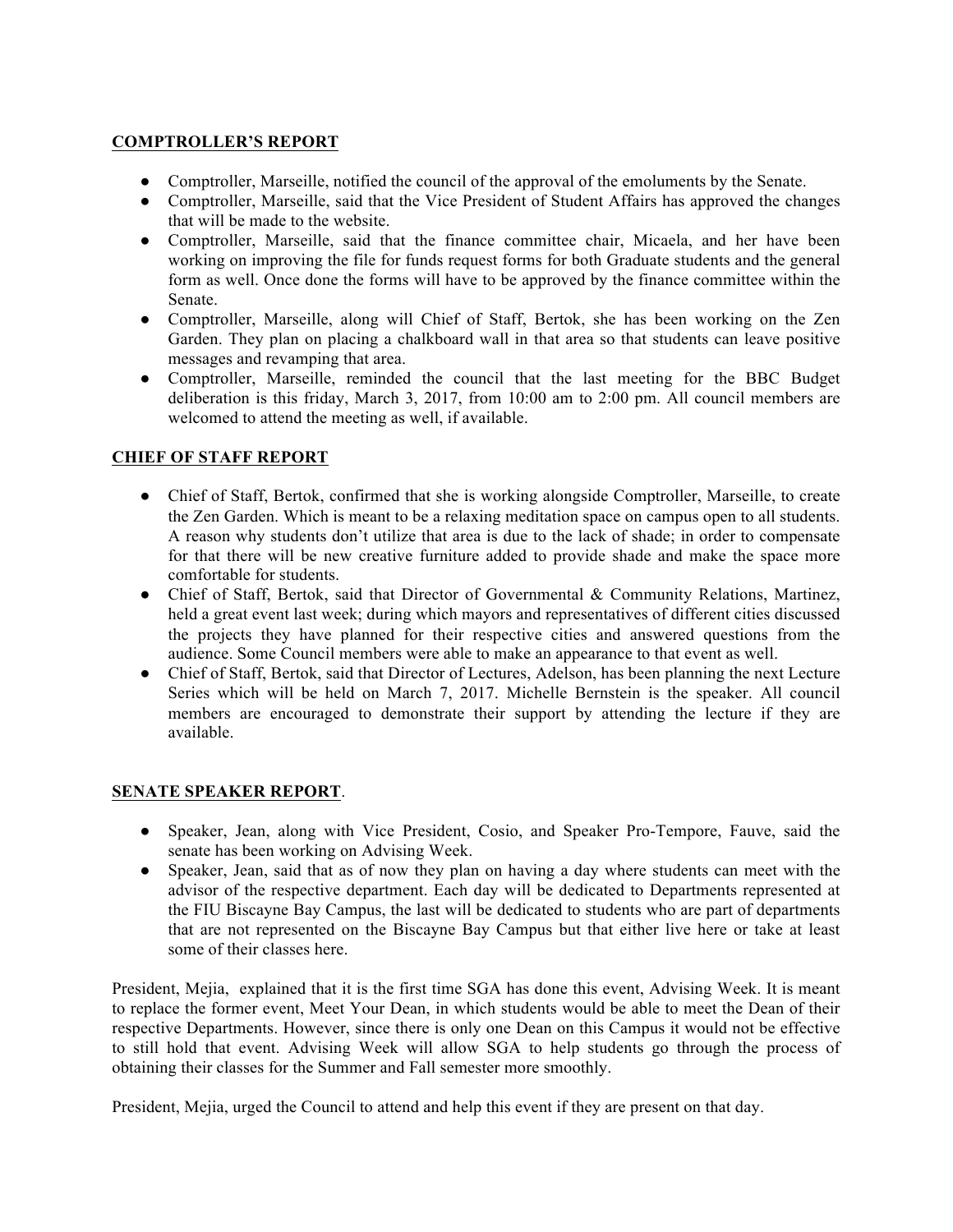## **SPEAKER PRO-TEMPORE REPORT**

- Speaker Pro-Tempore, Fauve, said that the project she will be working on is a reflexology path; which she hopes to have completed by this month. She explained that this path is made of rocks which target different pressure points and will ultimately help students and/or visitors distress. This project idea came from a trip the E-board took to Nova which is where they experienced the reflexology path themselves firsthand.
- Speaker Pro-Tempore, Fauve, said that she has spoken to the women who create the reflexology path at NOVA in order to get more information and build one here at the Biscayne Bay Campus.
- Speaker Pro-Tempore, Fauve, stated that as of now she is working on this project on her own with the support of the E-board, but if any council members would like to work on this project along with her they are welcome to reach out to her.

President Mejia said that the Reflexology path is one of the top two projects SGA, more specifically the E-board, is trying to accomplish. President Mejia also explained that FIU would be the first public school to have a Reflexology Path, if SGA were to build one on this campus. This is a great opportunity for FIU and a great resource for both FIU students and visitors as well, as a way to relieve stress and any pressure they might be going through. More information on this project will be given to the council through email next week. The benefits of a reflexology path will be included in that email.

# **CHIEF JUSTICE REPORT**

• Chief Justice, Navarette, said that as of now she is the only person in the Judicial Branch and encourages all council members to notify her of anyone who would be interested in joining the Judicial branch.

# **ADVISOR REPORT**

- Ms. Adames said that the BBC Specific budget will be on March 3, 2017 at 10:00 am in WUC 221. All Council members are welcome to see how SGA is funding the different councils and organizations on our campus
- Ms.Adames said that there will be a reception after the Michelle Bernstein Lecture on March 7, 2017. Marcy sent out invitations for that event as well.
- Ms.Adames encouraged the council members to also attend the Women Who Lead Conference. The keynote speaker will be Angela Davis who is an important figure in Social Justice and Civil Rights.
- Ms.Adames said that the Leadership Banquet is scheduled to be on April 18, 2017. Council members should receive an invitation some time next week.
- Ms. Adames said that Wolfe Day is on March 30th. This day is meant to honor President Wolfe's Legacy for he, in a sense, created this campus. The theme will be Game of Wolfe and there will be two costume contests. The prizes will be a \$50 meal vouchers and a free pizza party.
- Ms. Adames confirmed that SGA will be entering the contest as well and should notify Adam Bernstein of any ideas he or she may have; and that a flyer will be sent out tomorrow concerning the event.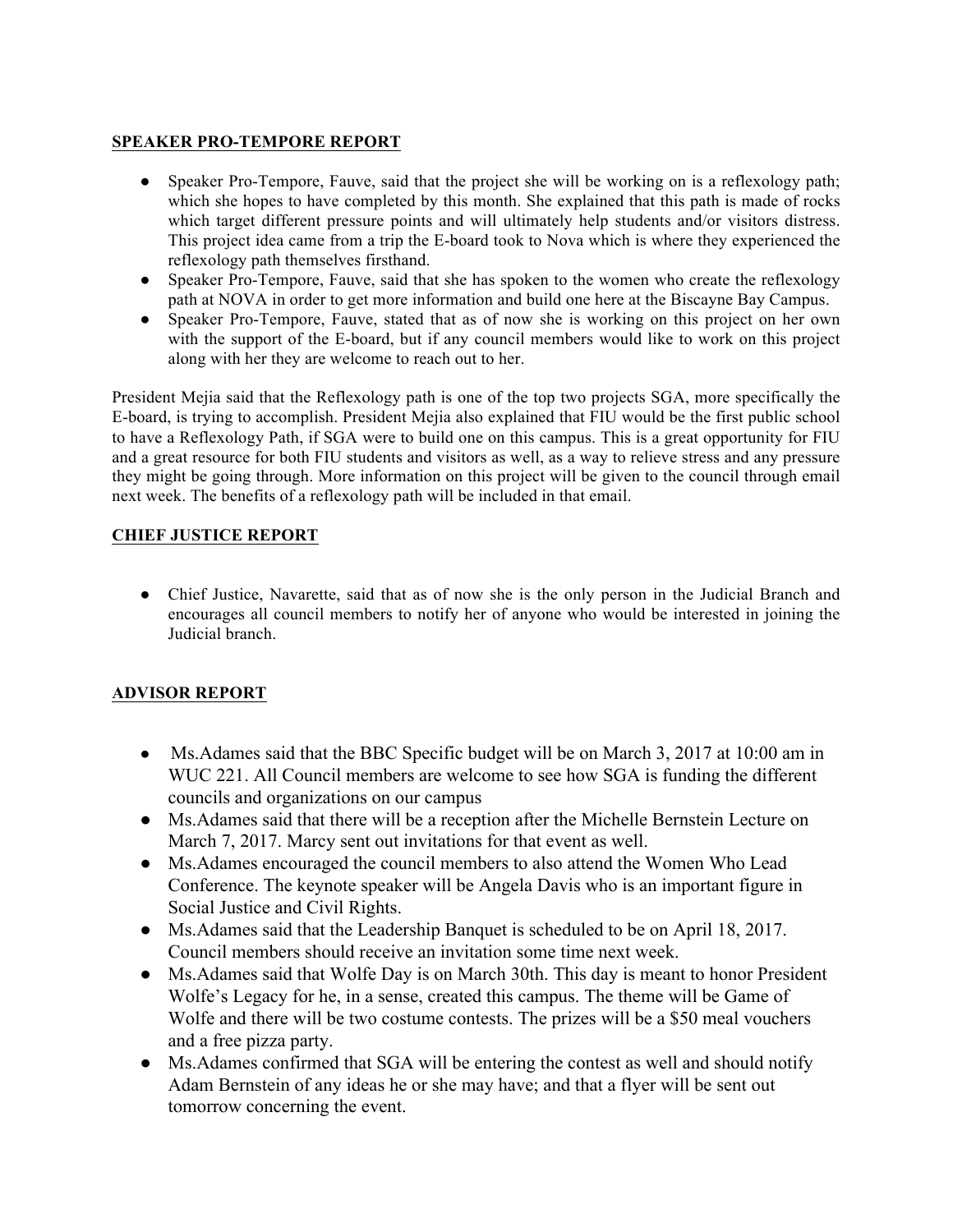• Director of Campus Life, Montgomery, said that SPC is currently having an exhibit of Urban Art today and tomorrow at Panther Square. In addition, someone is painting something as of now and there will be body art for tomorrow as well. Director of Campus Life, Montgomery, said that tickets still remain for the Annie Broadway show. The office is only accepting cash as a form of payment. They are giving out only one ticket per person. Director of Campus Life, Montgomery, notified the council that there will be a bus available tomorrow for those who are going to the Museum in Miami Beach, all are

welcome to sign up for that.

President Mejia said that the biggest project E-board voted on will be a cut out of the "FIU" letters, with the letter "I" made hollow. The idea is for graduating students to be able to take a picture standing in the middle of the letter "I". The FIU letters are meant to glow in the dark as well. This project will stand as a new FIU BBC tradition and will be displayed by the gazebo located by the library. This project will stand as the first priority amongst all others. President Mejia, shared the picture of what the project will look like and stated that any comments or concerns should be addressed to the E-board.

#### **NEW BUSINESS**

#### **a. Tonie's Presentation to the SGA Council**

Speaker Jean, presented herself to the Council and explained why her position should be moved to Upper Division.

Senator Mitesh moved to appoint Speaker Jean as Upper Division Senator. Senator Castillo seconded the motion

Roll Call Vote:

Senator Jean – Yay Senator Fauve – Yay Senator Espino – Yay Senator Baaj – Yay Senator Castillo – Yay Senator Kelly – Yay Senator Huang – Yay Senator Addhate – Yay

By a unanimous vote of 8/0/0 Tonie Jean was appointed Upper Division Senator.

#### **b. Hours Issues**

President Mejia said that he did not appreciate the Office Horus report he received from Senator Espino.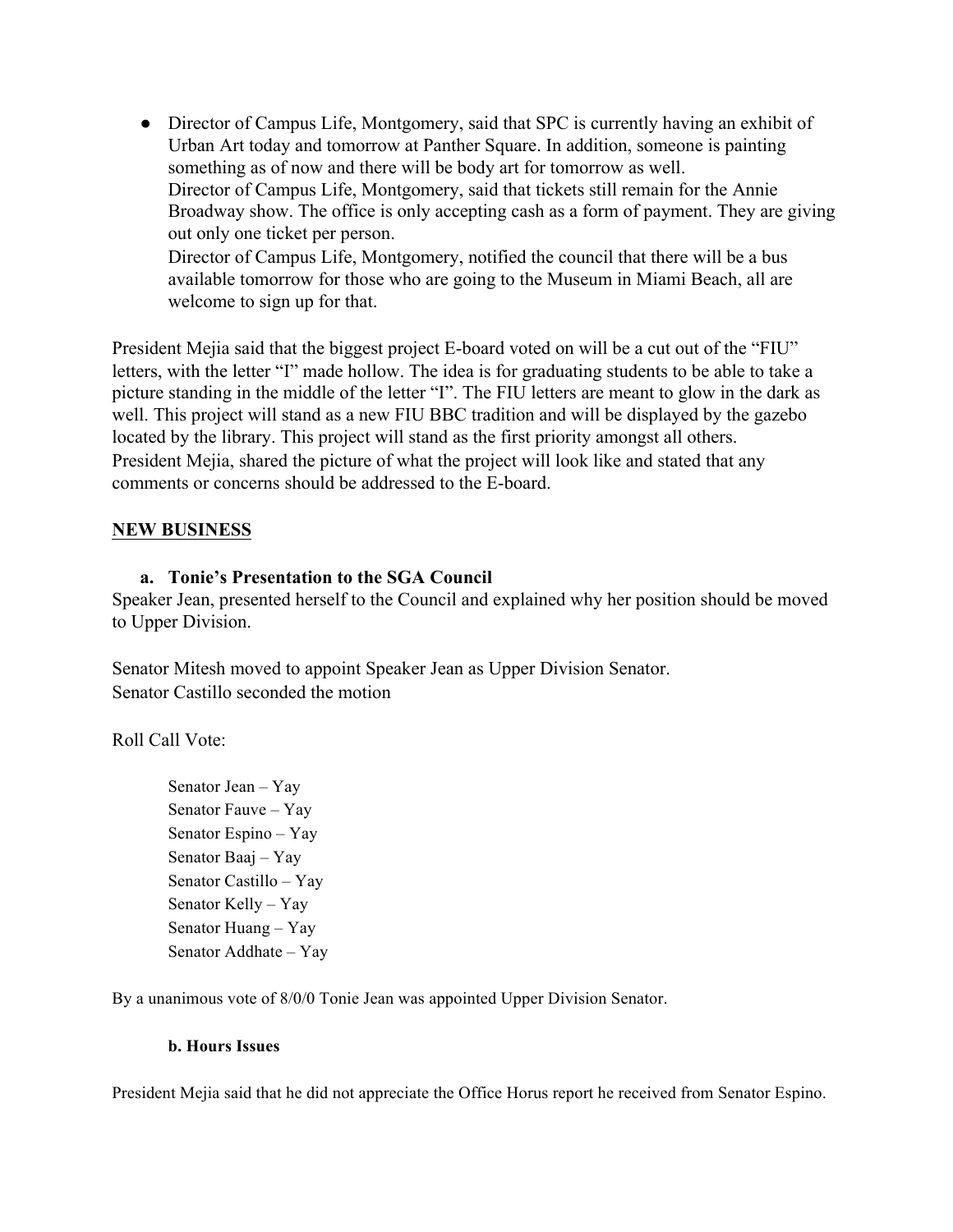President Mejia explained that as the Internal Affairs Chair, Senator Espino sees and reports the hours for the Senate, Cabinet and Judicial Branch. The report demonstrated that some council members had not done the office hours required of them.

President Mejia stated that if any council member is not doing what they are required to do in regards to attending meetings and completing office hours they will go through the process of impeachment. President Mejia reminded the council members of how many office hours they are required to take. No excuses will be taken and it is expected for all members to do what they are asked to. Any questions regarding anything mentioned should be asked to the president personally.

## **c. Open**

The council was reminded that the Michelle Bernstein Lecture will be held on March 7, 2017 from 6:30 pm to 7:30 pm. The reception will be held at 7:40 and all of SGA is welcome to attend the lecture and will have the opportunity to take a picture with Bernstein as well.

President Mejia said that SGA is planning on going to FIU @ I-75 on Tuesday March 6, 2017 instead of Wednesday March 7, 2017; this is to prevent conflicts with the Michelle Bernstein Lecture. They will be meeting at 4:30pm, the latest 5-5:30. This will be a great way to show our support for that campus since SGA BBC does represent them and FIU  $\omega$  I-75 is holding their Spirit Week as well.

# **ANNOUNCEMENTS**

- President Mejia said that Chief of Staff, Bertok, Vice President, Cosio, Comptroller, Meredith, and SGA Advisor, Ms.Adames will be attending FIU Day on March 21st. FIU Day will be held in Tallahassee; there they will be lobbying for FIU's legislative state priorities.
- President Mejia said that the council should be volunteering to hold a social media campaign while they are gone. The rest of the student body should be aware of FIU Day and should also participate by posting on Social Media.
- Vice-President, Cosio, said that Advising week will be held on the same week as FIU Day, However, he's sure the event should go smoothly regardless.
- Ms. Adames said that they will be doing Rally in Tally on Wednesday March 22, 2017. She explained that the group of students that go to Tallahassee will rally and promote FIU on a larger scale. Details on transportation will be given to the Council via email.
- Professional dining and etiquette workshop next Thursday needs four more people. They will go through three course meals. The attire will be Business/Professional
	- President Mejia said that if any council members would like to attend will need to notify Comptroller Marseille.
- Vice President, Cosio, said that he and another senator were the only ones to attend the previous Senate workshop Gerald had. There will be another workshop before the next senate meeting in WUC 221 and hopes the Senate will attend.
- President Mejia said that the Senate Legislation Workshop on Monday 6, 2017, will be mandatory from now on. All senators are expected to be there unless they are in class.